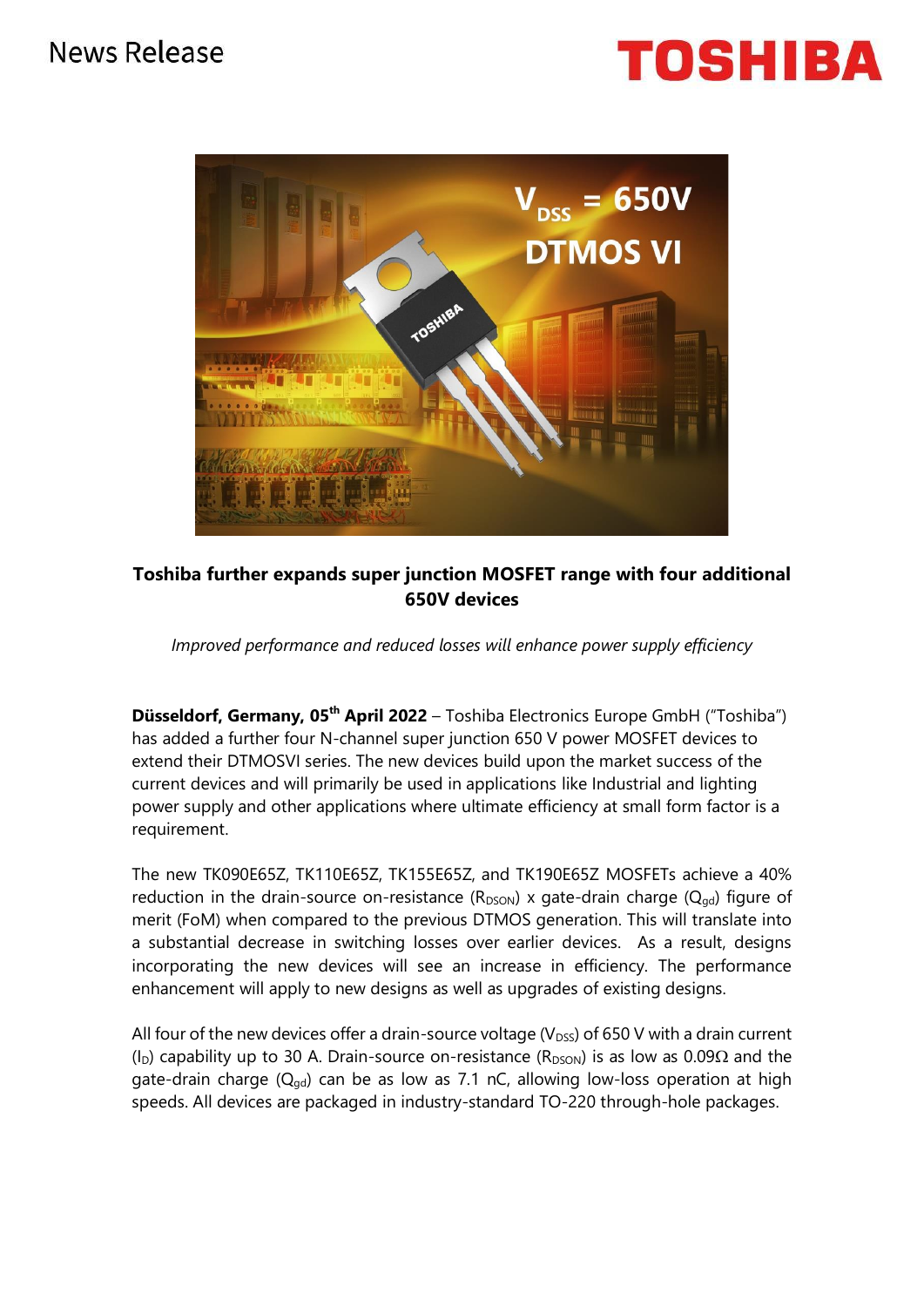

Toshiba will continue to expand its product lineup to meet market trends and help improve the efficiency of power supplies.

For further information, please visit: [https://toshiba.semicon-storage.com/ap](https://toshiba.semicon-storage.com/ap-en/semiconductor/product/mosfets/400v-900v-mosfets/articles/state-of-the-art-super-junction-mosfet-dtmos6.html)[en/semiconductor/product/mosfets/400v-900v-mosfets/articles/state-of-the-art-super](https://toshiba.semicon-storage.com/ap-en/semiconductor/product/mosfets/400v-900v-mosfets/articles/state-of-the-art-super-junction-mosfet-dtmos6.html)[junction-mosfet-dtmos6.html](https://toshiba.semicon-storage.com/ap-en/semiconductor/product/mosfets/400v-900v-mosfets/articles/state-of-the-art-super-junction-mosfet-dtmos6.html)

###